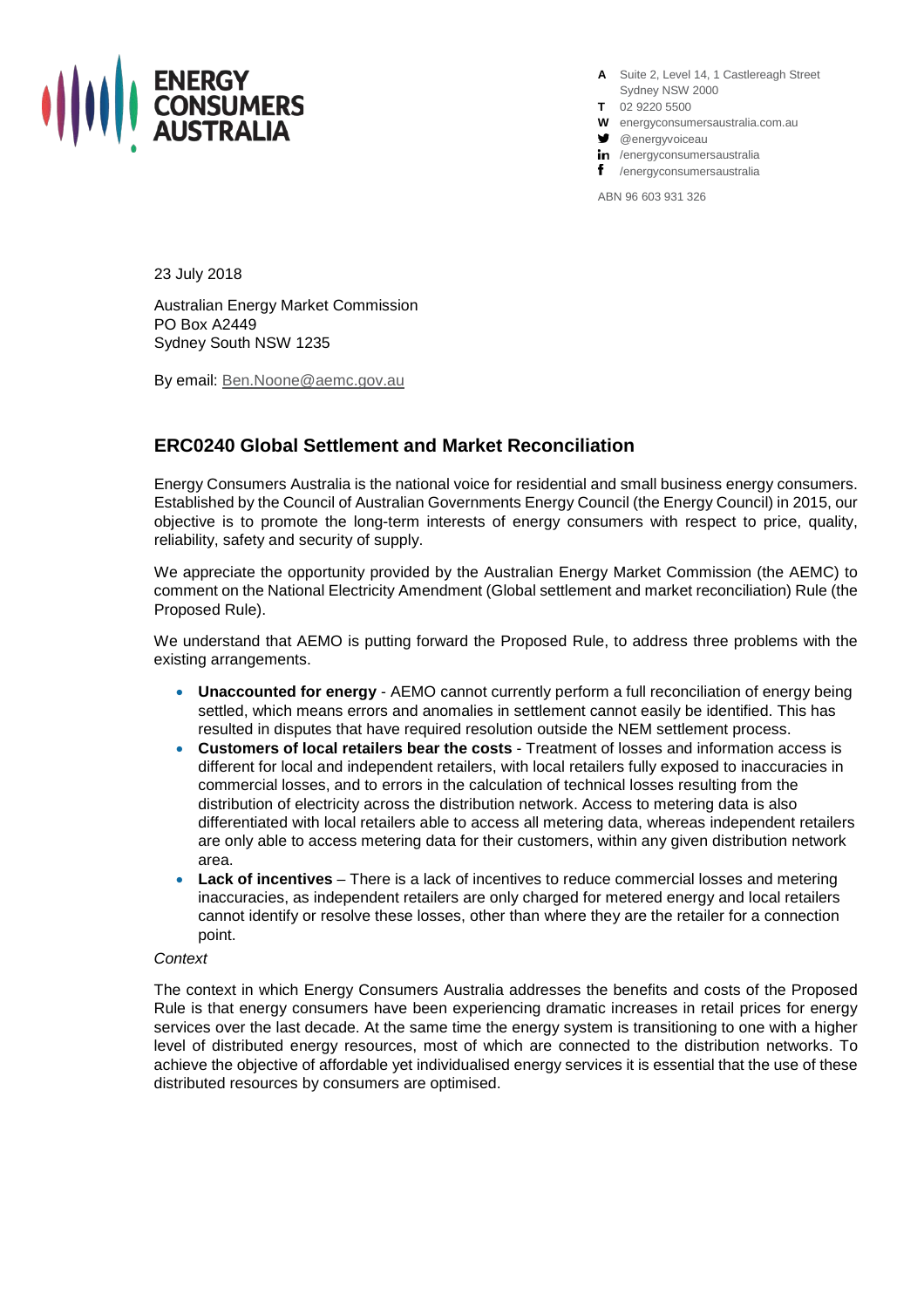The requirements for optimisation have been previously considered by the AEMC in its *Distribution Market Model* Review. More recently the Australian Energy Market Operator (AEMO) and Energy Networks Australia (ENA) have commenced consultation on 'how best to transition to a two-way grid that allows better integration of Distributed Energy Resources (DER) for the benefit of all consumers' under the heading *Open Energy Networks.[1](#page-1-0)*

The *Open Energy Networks* process discusses the most effective method of 'orchestrating' DER. The *Open Energy Networks* consultation paper considers three scenarios for orchestration, a centralised Single Integrated Platform, a distribution network specific Two Step Tiered Regulated Platforms and a new Independent Distribution System Operator (DSO) role. These are only models for framing the discussion and other models are available. An example would be a variant of the second version with distribution network orchestration within a nationally consistent set of rules.

A critical issue in DER orchestration is the relationship between electricity distribution network needs and system wide needs and the potential reconciliation of conflicting objectives. As an example, the system as a whole might have a deficiency of generation that could be met by the discharge from storage systems, but the electricity distribution network has local reasons for storage systems to be charging not discharging.

Current arrangements for settlement by difference and the proposals for global settlement fail to incentivise management of the level of technical losses. Rather the focus is only on allocating those losses. The orchestration of DER can make a significant difference to these technical losses.

These two requirements, orchestration and loss minimisation, suggest that there is possible variant to the market settlement approach in which the DSO is the purchaser of the wholesale electricity at the spot price, and then the DSO allocates to retailers. The proposed global settlement approach, by contrast, seems to favour only the first of the options (a centralised model) considered in *Open Energy Networks.*

Accordingly, if the objective was to incentivise minimising technical losses, in our view it may be premature to determine that market settlement should move to global settlement.

# *Issues raised in the Consultation Paper*

The AEMC's *National Electricity Amendment (Global settlement and market reconciliation) Rule 2018 Consultation Paper* (the Paper) poses nine issues for consideration of the Proposed Rule. Energy Consumers Australia provides comments on five of these issues.

# **Issue 1 Allocating volumes of unaccounted for energy**

1. To what extent is the full allocation of UFE to local retailers an issue?

2. What are the UFE costs and volumes for local retailers?

3. What are your views on AEMO's high level design for global settlement, generally and in relation to allocation of UFE?

4. What other UFE allocation methods could be suitable and why?

The allocation of unaccounted for energy (UFE) currently effectively penalises the customers of the local area retailer without providing any mechanism for the local area retailer to manage the size of these costs. As the market share of local retailers declines, it becomes a bigger relative impost on these customers.

<span id="page-1-0"></span> <sup>1</sup> See https://www.aemo.com.au/-/media/Files/Electricity/NEM/DER/2018/OEN-Final.pdf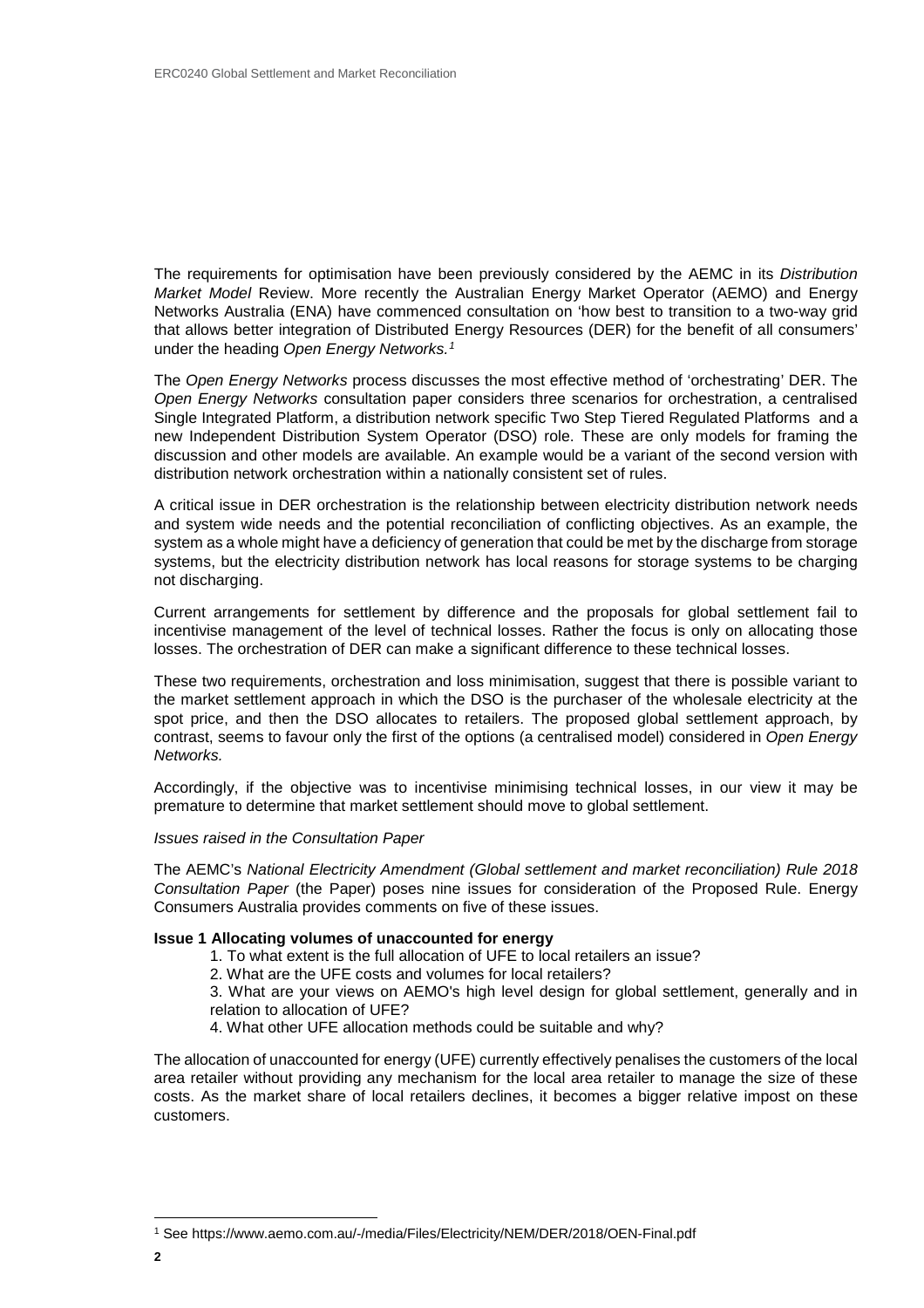However, the unaccounted for energy in part arises from the inaccuracy in estimating distribution system losses, and as AEMO acknowledges there are no incentives to minimise losses.

Two alternatives to the Proposed Rule are possible to make the allocation of UFE fairer. The first is to auction the function of being the local area retailer on a periodic basis, however, this option can't be achieved through a rule change. The second would be to allocate UFE to the distribution network that could recover the cost through distribution network charges.

## **Issue 2 Effect on pricing of unaccounted for energy costs**

1. How will local and independent retailers respond to change in the financial responsibility for UFE? In what way and to what extent?

2. Do you consider that a move to global settlement would affect retailer competition, and if so, how? How could these effects be addressed?

It is unclear how independent retailers, who have not previously borne these costs, will respond to what may be small changes in their costs. We assume that given the relative inelasticity of demand, independent retailers could be expected to pass through these costs into their retail prices. However, this increase in costs could extend to an increase in retail prices charged by all retailers, given the hypothesis developed by Finncorn about the price setting behaviour of large Tier 1 retailers with significant market shares.<sup>[2](#page-2-0)</sup>

# **Issue 7 Implementation timing**

1. What are your views on a start date for global settlement?

2. What are your views on a staged commencement of global settlement, for example, by jurisdiction or distribution area? How would a staged commencement best be implemented?

3. What are your views on aligning the IT system development for global settlement with that of five minute settlement?

4. What timeframes would be required for AEMO, retailers, DNSPs and MDPs to upgrade internal processes, procedures and IT systems for global settlement?

If the only intent of the Proposed Rule was to better allocate losses, global settlement could be an appropriate mechanism and has been adopted in other jurisdictions for this reason. However, given the other two issues – unaccounted for energy and lack of incentives – it is not clear that the case has been made for the implementation of global settlement. As a no regrets option, we consider that those parts of the Proposed Rule that change the data to be collected by AEMO could be adopted, together with the major revision to data gathering arising from the implementation of five-minute settlement.

# **Issue 8 Implementation costs and savings**

1. What are the costs, synergies and risks involved in upgrading IT systems to accommodate global settlement?

2. A move to global settlement would increase data handling because MDPs would need to send additional data to AEMO. What would the incremental cost of this activity be?

3. What level of savings would there be from MDPs no longer needing to support and deliver an AEMO specific data file?

4. What level of savings could be expected by retailers from reduction in settlement statement reconciliation?

5. Are there any other costs that market participants may incur if there is a move to global settlement? If so, what are they?

6. What contract issues need considering?

<span id="page-2-0"></span> <sup>2</sup> *State of Play: Quantifying the competitive outcomes of retailing in the NEM*

http://energyconsumersaustralia.com.au/publication/state-play-quantifying-competitive-outcomes-retailing-nem/